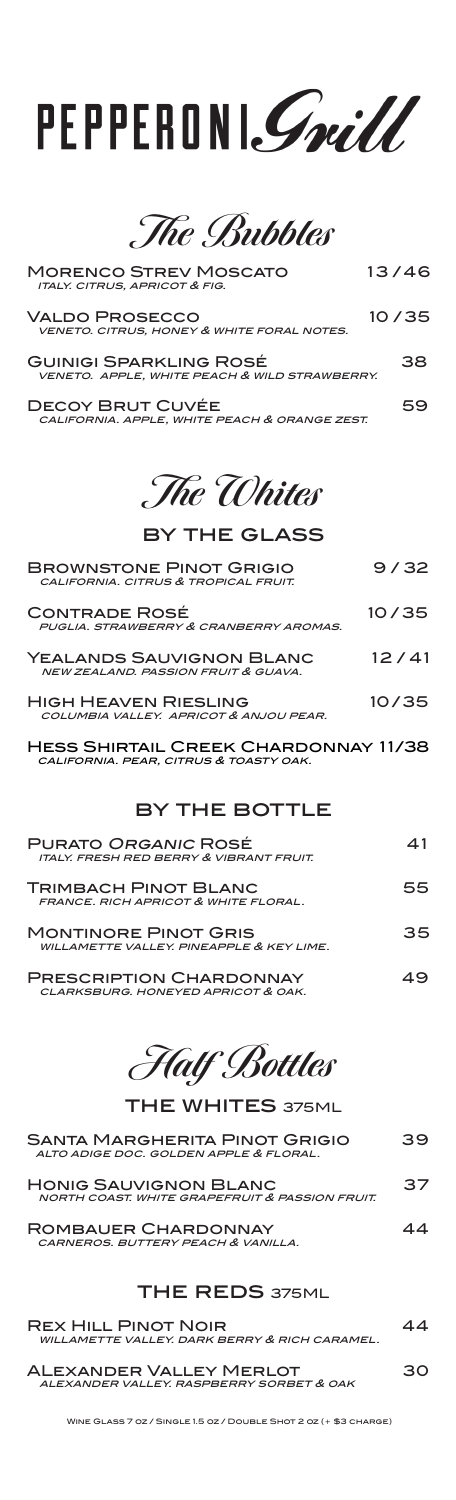# PEPPERONI. Smill

**The Reds**

by the glass

| <b>HAPPY CAMPER MERLOT</b><br>CALIFORNIA. RASPBERRY, BLACK CURRENT & MINT.                                         | 9/32  |
|--------------------------------------------------------------------------------------------------------------------|-------|
| <b>BODINI MALBEC</b><br><b>MENDOZA, BLACK BERRIES &amp; TOASTED OAK.</b>                                           | 10/35 |
| AIRFIELD <i>BOMBSHELL</i><br>YAKIMA VALLEY. PLUM, BLACKBERRY & COCOA.<br>MERLOT, SYRAH, CABERNET & GRENACHE BLEND. | 12/41 |
| <b>TREE FORT CABERNET</b><br><b>PASO ROBLES, LUXARDO CHERRY &amp; BLACK FRUIT.</b>                                 | 10/35 |
| RAMSAY CABERNET<br>NAPA VALLEY, CHERRY RED CURRANT & VANILLA.                                                      | 12/41 |
| <b>STRACCALI CHIANTI</b><br>TUSCANY. RED RASPBERRY, CHERRY & VIOLET.                                               | 9/32  |
| <b>LAPIS LUNA PINOT NOIR</b><br><b>NORTH COAST. BOYSENBERRY &amp; SPICE.</b>                                       | 11/38 |

#### by the bottle

#### **The Worldy Reds**

| MOLLYDOOKER <i>BOXER</i> SHIRAZ<br>AUSTRALIA, SPICY BLACK FRUIT                     |     |
|-------------------------------------------------------------------------------------|-----|
| TERCOS MALBEC<br><b>MENDOZA, BLACK BERRIES &amp; TOASTED OAK.</b>                   | 38  |
| <b>PRODUTTORI DEL BARBARESCO</b><br>PIEDMONT, RASPBERRY, WHITE PEPPER & STAR ANISE. | 78  |
| DEGANI VALPOLICELLA CLASSICO<br>PIEDMONT, FINE TANNINS & LONG FINISH.               | ⊿ 1 |
| <b>LUIGI RIGHETTI AMARONE</b><br><b>VENETO, VANILLA &amp; TOBACCO.</b>              | RN  |
|                                                                                     |     |

**The American Reds** 

| <b>CARICATURE OLD VINE ZINFANDEL</b><br>LODI. RICH BLACKBERRY, HINTS OF SPICE.      | 41 |
|-------------------------------------------------------------------------------------|----|
| <b>SHAFER "TD 9" MERLOT BLEND</b><br>NAPA VALLEY. RICH & DENSE, VIBRANT RED FRUIT.  | 98 |
| <b>MUMBO JUMBO PINOT NOIR</b><br><b>WILLAMETTE VALLEY, RASPBERRY &amp; TOBACCO.</b> | 41 |
| <b>PURPLE HANDS PINOT NOIR</b><br>WILLAMETTE VALLEY, RASPBERRY & TOBACCO.           | 89 |
| <b>HESS ALLOMI CABERNET</b><br>NAPA VALLEY, AROMATIC CURRANT & BLACKBERRY.          | 70 |
| <b>HILLARY GOLDSCHMIDT CABERNET</b><br>NAPA VALLEY. BLACK PLUM, VANILLA & MOCHA.    | 80 |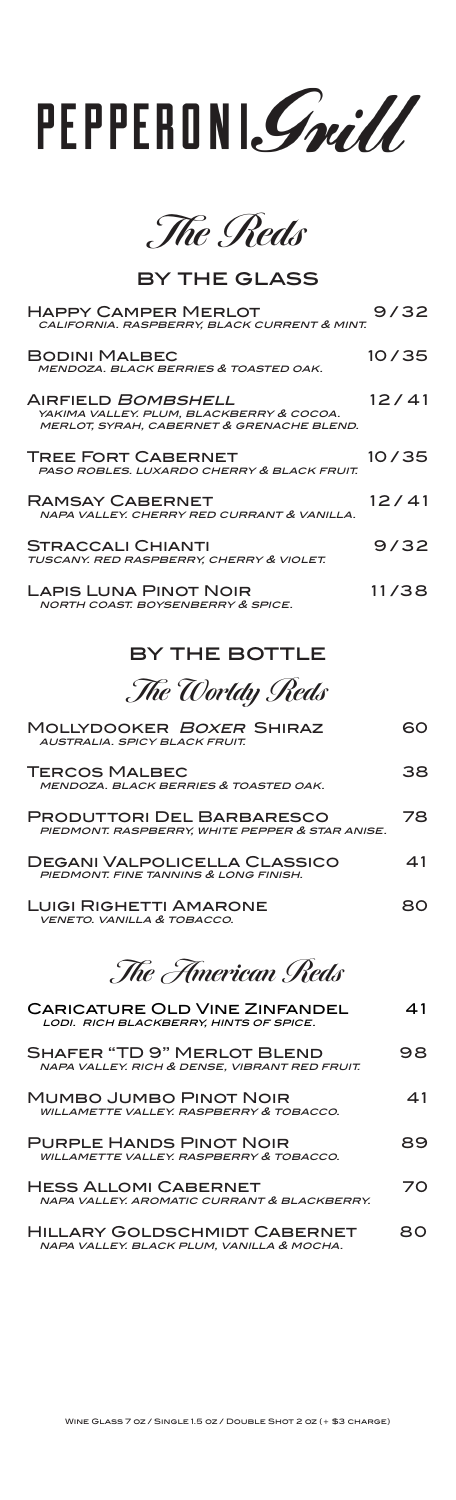## PEPPERONI. Grill

**Crafted Cocktails**

| <b>ITALIAN MULE</b><br>COINTREAU, APEROL, HOUSE MADE LIMONCELLO<br>& GINGER BEER.                                   | 9  |
|---------------------------------------------------------------------------------------------------------------------|----|
| ROSEMARY OLD FASHIONED<br>SAZERAC RYE BOURBON, ANGOSTURA BITTERS,<br>ROSEMARY SYRUP, CANDIED ORANGE WHEEL.          | 11 |
| LAVENDER COLLINS<br>UNCLE VAL'S BOTANICAL GIN, LAVENDER SYRUP,<br>CREME DE VIOLETTE, LEMON JUICE, CLUB SODA         | 9  |
| TUSCAN SANGRIA<br><b>OUR HOUSE RED WITH HOUSE MADE LIMONCELLO</b><br><b>&amp; FRESH FRUIT FLAVORS.</b>              | 9  |
| <b>BLACKCHERRY MOJITO</b><br>CAPTAIN SILVER RUM, BLACK CHERRY SIMPLE<br>SYRUP, FRESH MINT, LIME & AROMATIC BITTERS. | 10 |
| <b>PERFECT MARGARITA</b><br>MI CAMPO REPOSADO, GRAND MARNIER,<br><i>FRESH LIME JUICE &amp; AGAVE NECTAR.</i>        | 13 |

**After Dinner Drinks**

| <b>ESPRESSO MARTINI</b><br>PRAIRIE COFFEE LIQUEUR, 360 VANILLA VODKA,<br>CRÈME DE CACAO, COLD BREW, CREAM. | 8 |
|------------------------------------------------------------------------------------------------------------|---|
| <b>HOUSE MADE LIMONCELLO</b><br>SERVED NEAT. ROCKS OR ONE ROCK.                                            | 5 |
| <b>QUINTA DO NOVAL BLACK PORT</b><br>19.5 ABV, BRIGHT BERRIES & WARM SPICES.                               | 8 |

### **Bottled & Canned Beer**

3 ounce pour.

| <b>CIDER BOYS FIRST PRESS</b><br>5.0 ABV. CRISP, TART FRUIT.              | 6 |
|---------------------------------------------------------------------------|---|
| <b>MODELO ESPECIAL</b><br>4.4 ABV, ORANGE BLOSSOM & HONEY.                | ൳ |
| <b>STELLA ARTOIS</b><br>5.2 ABV. BALANCED, MALT & HOPS.                   | ൳ |
| <b>BLUE MOON</b><br>5.4 ABV. ZESTY ORANGE & SUBTLE SWEETNESS.             | ൳ |
| <b>PERONI</b><br>5.1 ABV. CRISP, SUBTLE CITRUS.                           | 7 |
| <b>LAGUNITAS IPA</b><br>6.2 ABV. REFINED, JUICY HOPS.                     |   |
| <b>FAT TIRE</b><br>5.2 ABV, TOASTY MALT & LIGHT SWEETNESS.                |   |
| <b>BLOOD &amp; HONEY</b><br>7.0 ABV. SPICE & ORANGE PEEL.                 |   |
| <b>UROBOROS STOUT</b><br>8.5 ABV. ANTHEM, OKC. CREAMY, ROASTED CHOCOLATE. | 7 |
| COORS                                                                     | 5 |
| <b>MILLER LITE</b>                                                        | 5 |
| <b>BUD LIGHT</b>                                                          | 5 |
| <b>COORS LIGHT</b>                                                        | 5 |
| MICHELOB ULTRA                                                            | 5 |
| WINE GLASS 7 OZ / SINGLE 1.5 OZ / DOUBLE SHOT 2 OZ (+ \$3 CHARGE)         |   |